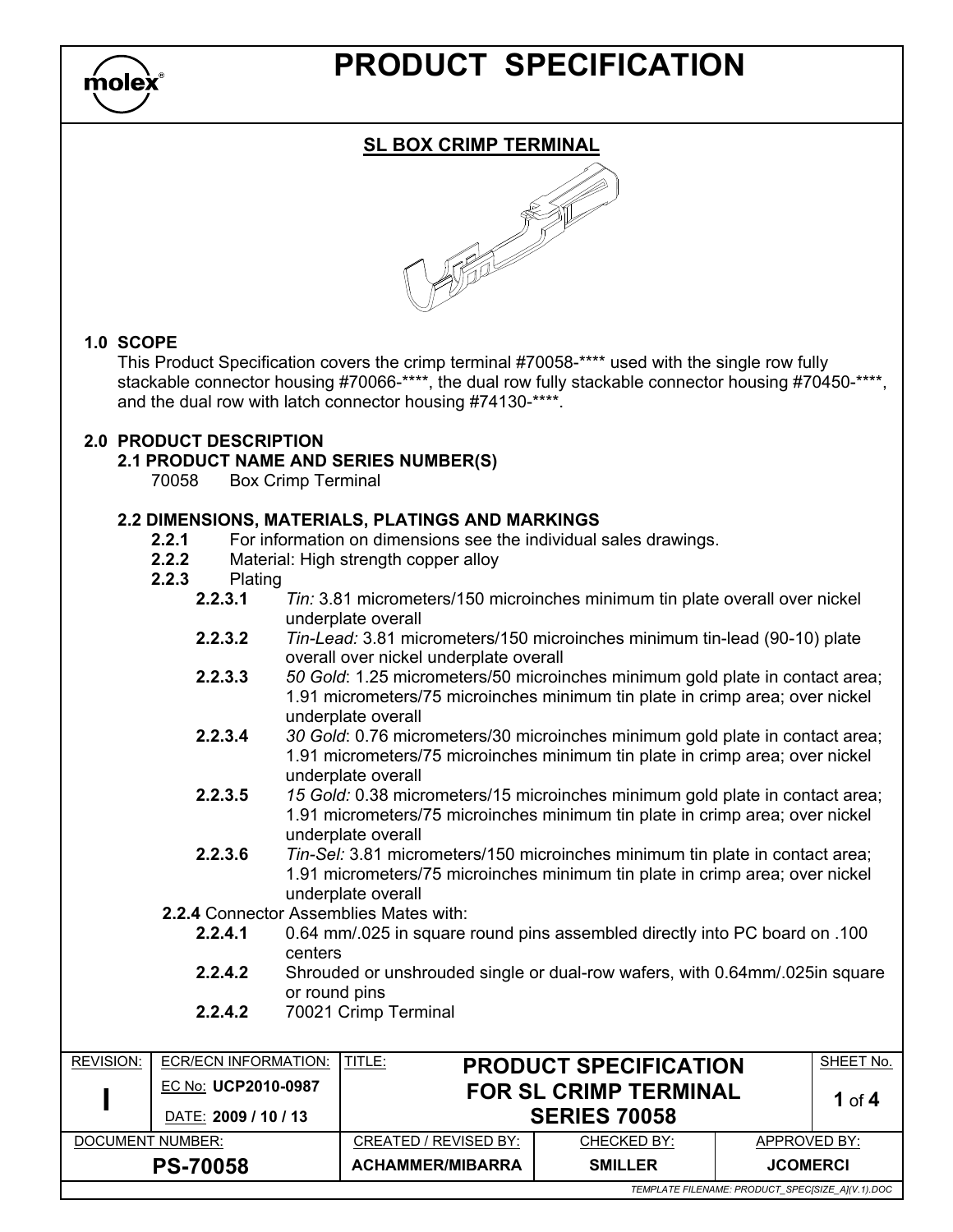

## PRODUCT SPECIFICATION

2.2.5 Connector to accept wire range from 36 to 20 AWG. For recommended wire types and crimp heights, contact the Molex Inside Sales department.

#### 3.0 APPLICABLE DOCUMENTS AND SPECIFICATIONS

- 3.1 Mil Std. 202
- 3.2 IEC 68-2-14
- 3.3 IEC 69-2-42

#### 4.0 PERFORMANCE

#### 4.1 MECHANICAL REQUIREMENTS

4.1.1 Insertion/Withdrawal Forces

- 4.1.1.1 Tin Plating System: 150 microinches minimum Tin over nickel underplate overall
- 4.1.1.2 Gold Plating System: 30 microinches minimum Gold over nickel underplate overall
- 4.1.1.3 Steel gage pins used to perform test:
	- Insertion Gage Pin: .0260+.0000/-.0001
	- Withdrawal Gage Pin: .0240+.0001/-.0000

| AVERAGE INSERTION AND WITHDRAWAL FORCES * |                                                                        |                            |                                  |                            |                                  |                            |                                  |                            |
|-------------------------------------------|------------------------------------------------------------------------|----------------------------|----------------------------------|----------------------------|----------------------------------|----------------------------|----------------------------------|----------------------------|
| <b>PLATING</b><br><b>TYPE</b>             | AFTER 1 CYCLE<br>AFTER 25 CYCLES<br>AFTER 50 CYCLES<br>AFTER 10 CYCLES |                            |                                  |                            |                                  |                            |                                  |                            |
|                                           | <b>INSERTION</b><br><b>FORCE</b>                                       | WITHDRAWAL<br><b>FORCE</b> | <b>INSERTION</b><br><b>FORCE</b> | WITHDRAWAL<br><b>FORCE</b> | <b>INSERTION</b><br><b>FORCE</b> | WITHDRAWAL<br><b>FORCE</b> | <b>INSERTION</b><br><b>FORCE</b> | WITHDRAWAL<br><b>FORCE</b> |
| <b>TIN</b>                                | .32 lbf                                                                | .26 lbf                    | $.23$ lbf                        | $.27$ lbf                  | .24 lbf                          | $.25$ lbf                  | No                               | No                         |
| 4.1.1.1                                   | 1.4 N                                                                  | 1.2 <sub>N</sub>           | 1.0 <sub>N</sub>                 | 1.2 <sub>N</sub>           | 1.1 N                            | 1.1 <sub>N</sub>           | Data                             | data                       |
| GOLD                                      | .34 lbf                                                                | .18 lbf                    | .27 lbf                          | $.15$ lbf                  | No                               | No                         | .25 lbf                          | $.14$ lbf                  |
| 4.1.1.2                                   | 1.5N                                                                   | 0.8 <sub>N</sub>           | 1.2 N                            | 0.7 <sub>N</sub>           | Data                             | Data                       | 1.1 <sub>N</sub>                 | 0.6 <sub>N</sub>           |

#### 4.2 ELECTRICAL/ENVIRONMENTAL REQUIREMENTS

Note: These requirements apply to the 70058 terminal only

- 4.2.1 The following performance criteria is based on grouped, sequential testing
- 4.2.2 All contact resistance values measured at 20 millivolts maximum open circuit voltage and 5-15 milliamperes using the 4 point dry circuit method, with a Hewlett-Packard Milliohmeter, Model #4328A.
- 4.2.3 All tin contact systems cycled 1, 5 & 25 times prior to grouped sequential testing, using 0.64mm/.025 in square pins with 150 microinches minimum tin over nickel underplate overall

 All gold contact systems cycled 1, 25 & 50 times prior to grouped sequential testing, using 0.64mm/.025 in square pins with 30 microinches minimum gold over nickel underplate overall

| <b>REVISION:</b> | ECR/ECN INFORMATION:<br>EC No: UCP2010-0987 | TITLE:<br><b>PRODUCT SPECIFICATION</b><br><b>FOR SL CRIMP TERMINAL</b> |                     |                                                  | SHEET No.<br>$2$ of 4 |  |
|------------------|---------------------------------------------|------------------------------------------------------------------------|---------------------|--------------------------------------------------|-----------------------|--|
|                  | DATE: 2009 / 10 / 13                        |                                                                        | <b>SERIES 70058</b> |                                                  |                       |  |
| DOCUMENT NUMBER: |                                             | CREATED / REVISED BY:                                                  | CHECKED BY:         | APPROVED BY:                                     |                       |  |
|                  | <b>PS-70058</b>                             | <b>ACHAMMER/MIBARRA</b>                                                | <b>SMILLER</b>      | <b>JCOMERCI</b>                                  |                       |  |
|                  |                                             |                                                                        |                     | TEMPLATE FILENAME: PRODUCT SPECISIZE A1(V.1).DOC |                       |  |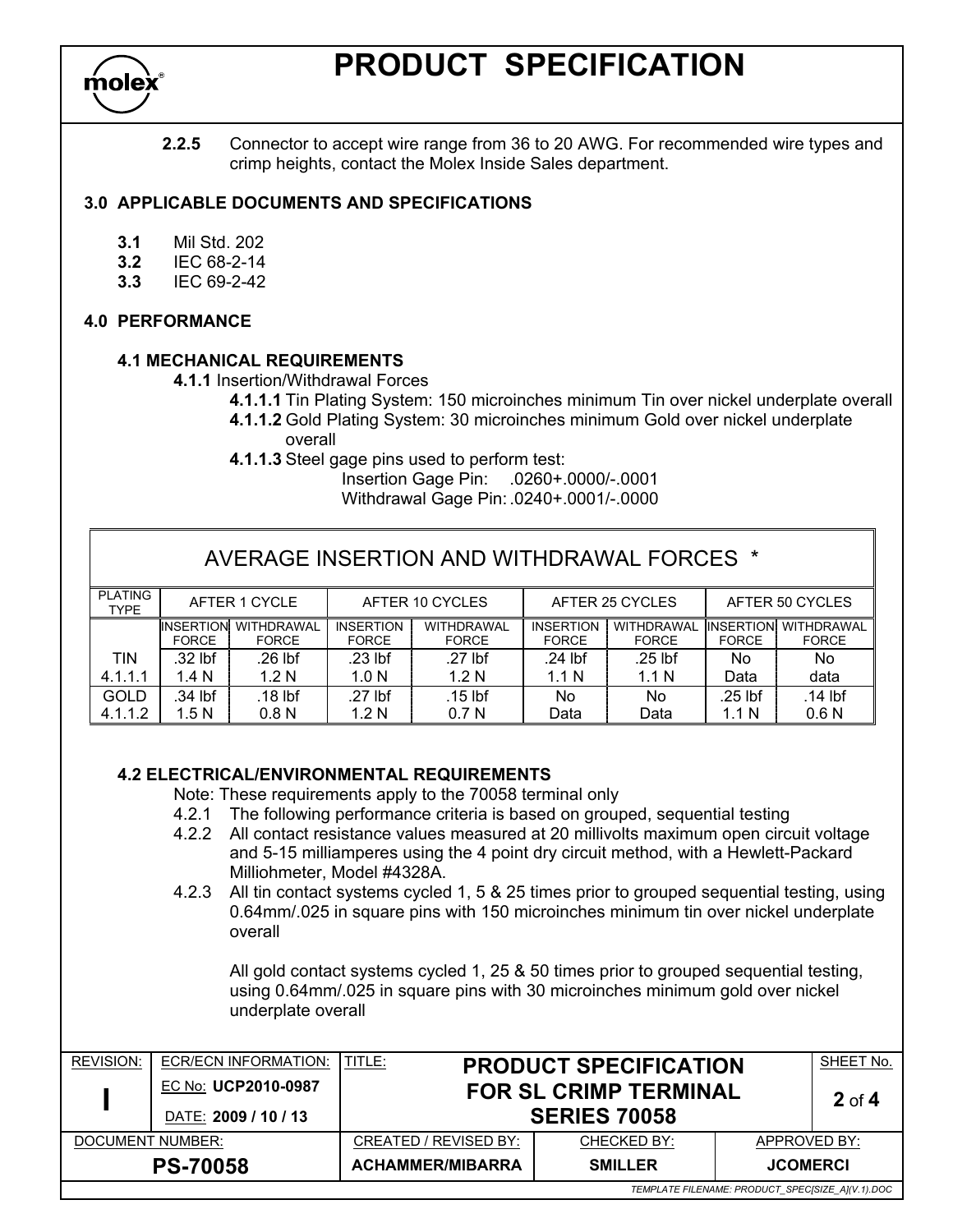

# PRODUCT SPECIFICATION

### 4.2.4 Group I Sequence: Mated Environment

|       | <b>Test/Specifications</b>                                            | <b>Test Severity/Duration</b>                                                                         |
|-------|-----------------------------------------------------------------------|-------------------------------------------------------------------------------------------------------|
| 5.4.1 | <b>Thermal Shock</b><br>IEC 68-2-14                                   | -40 $\degree$ C to +105 $\degree$ C 30 minute<br>dwell at each temperature is<br>one cycle. 10 cycles |
| 5.4.2 | <b>Thermal Aging</b><br>Mil. Std. - 202F, 108A                        | +105°C for 10 days                                                                                    |
| 5.4.3 | <b>Cyclic Humidity</b><br>Mil. Std. - 202F, 106D without cold dip     | Temperature cycles between<br>+25°C to +65°C at 96% R.H.<br>for 240 hours.                            |
| 5.4.4 | <b>Flowers of Sulphur</b>                                             | Exposed to sulphur vapors<br>for 24 hours at $+65$ °C.                                                |
| 5.4.5 | Contact resistance to be less than 10 milliohm<br>change from Initial |                                                                                                       |

## 4.2.4 Group II Sequence: Mated Environment

|       | <b>Test/Specifications</b>                                                       | <b>Test Severity/Duration</b>                                                                         |
|-------|----------------------------------------------------------------------------------|-------------------------------------------------------------------------------------------------------|
| 5.5.1 | <b>Thermal Shock</b><br>IEC 68-2-14                                              | -40 $\degree$ C to +105 $\degree$ C 30 minute<br>dwell at each temperature is<br>one cycle. 10 cycles |
| 5.5.2 | <b>Thermal Aging</b><br>Mil. Std. - 202F, 108A                                   | +105°C for 10 days                                                                                    |
| 5.5.3 | Steady State Humidity Mil. Std. - 202F, 103B<br><b>Condition A</b>               | +40 $^{\circ}$ C at 96% R.H. for 10<br>days                                                           |
| 5.5.4 | Flowers of Sulphur<br>IEC 69-2-42                                                | Exposed to sulphur vapors<br>for 24 hours at +65°C                                                    |
| 5.5.5 | Mate once, contact resistance to be less<br>than 10 milliohm change from Initial |                                                                                                       |

| <b>REVISION:</b>                                 | <b>ECR/ECN INFORMATION:</b> | TITLE:                  | <b>PRODUCT SPECIFICATION</b> |                 | SHEET No.  |
|--------------------------------------------------|-----------------------------|-------------------------|------------------------------|-----------------|------------|
|                                                  | EC No: UCP2010-0987         |                         | <b>FOR SL CRIMP TERMINAL</b> |                 | $3$ of $4$ |
|                                                  | DATE: 2009 / 10 / 13        | <b>SERIES 70058</b>     |                              |                 |            |
| DOCUMENT NUMBER:                                 |                             | CREATED / REVISED BY:   | CHECKED BY:                  | APPROVED BY:    |            |
|                                                  | <b>PS-70058</b>             | <b>ACHAMMER/MIBARRA</b> | <b>SMILLER</b>               | <b>JCOMERCI</b> |            |
| TEMPLATE FILENAME: PRODUCT_SPEC[SIZE_A](V.1).DOC |                             |                         |                              |                 |            |